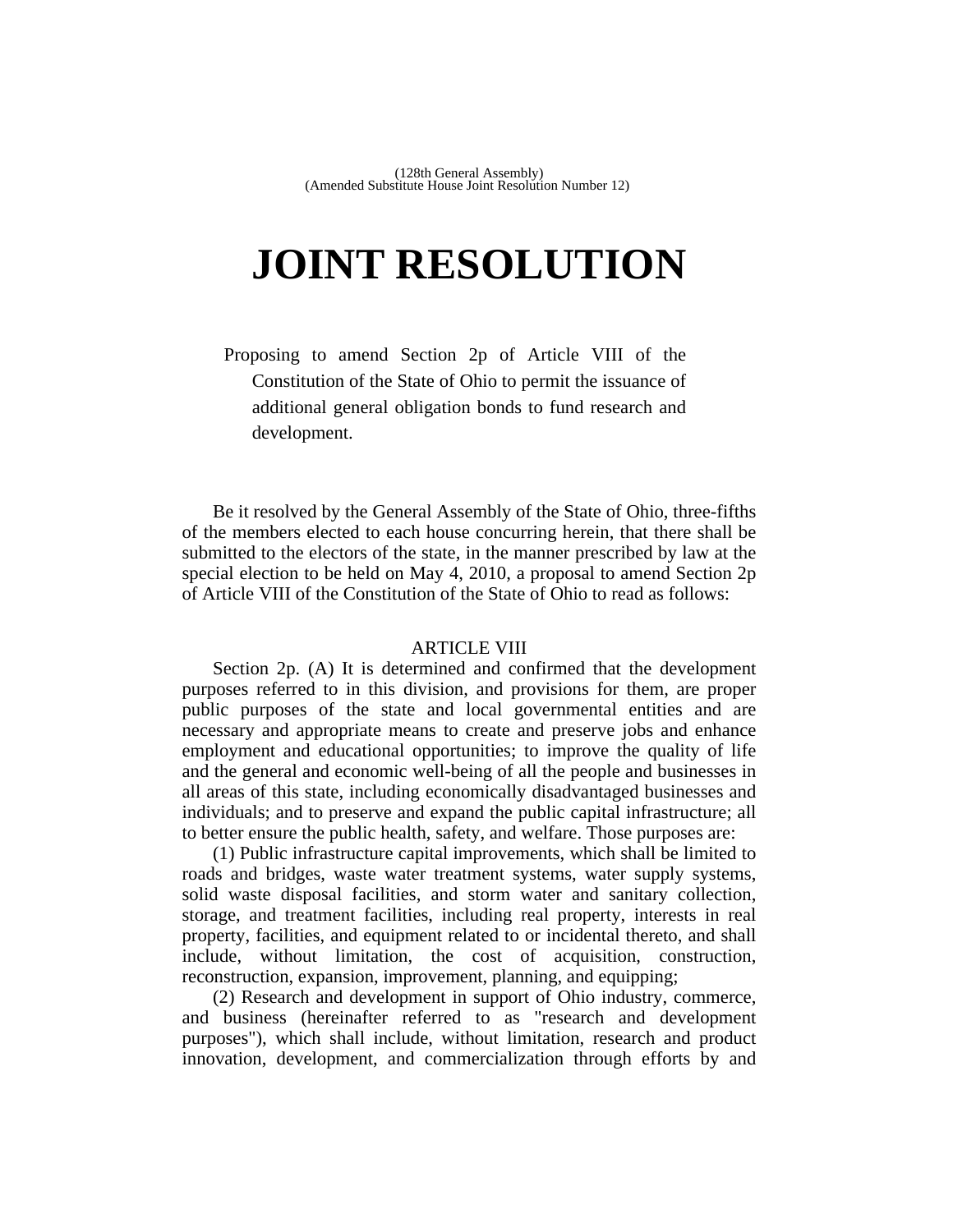collaboration among Ohio business and industry, state and local public entities and agencies, public and private education institutions, or research organizations and institutions, all as may be further provided for by state or local law, but excluding purposes provided for in Section 15 of Article VIII, Ohio Constitution; and

(3) Development of sites and facilities in Ohio for and in support of industry, commerce, distribution, and research and development purposes.

(B) The General Assembly may provide by law, in accordance with but subject to the limitations of this section, for the issuance of general obligation bonds and other obligations of the state for the purpose of financing or assisting in the financing of the cost of projects implementing those purposes.

(1) Not more than one billion three hundred fifty million dollars principal amount of state general obligations may be issued under this section for public infrastructure capital improvements. Not more than one hundred twenty million dollars principal amount of those obligations may be issued in each of the first five fiscal years of issuance and not more than one hundred fifty million dollars principal amount of those obligations may be issued in each of the next five fiscal years of issuance, plus in each case the principal amount of those obligations that in any prior fiscal year could have been but were not issued within those fiscal year limits. No infrastructure obligations may be issued pursuant to this division and division (C) of this section until at least one billion one hundred ninety-nine million five hundred thousand dollars aggregate principal amount of state infrastructure obligations have been issued pursuant to Section 2m of Article VIII, Ohio Constitution.

(2) Not more than five one billion two hundred million dollars principal amount of state general obligations may be issued under this section for research and development purposes. Not more than one four hundred fifty million dollars principal amount of those obligations may be issued in each of the first three fiscal years of issuance total from fiscal years 2006 through 2011, not more than two hundred twenty-five million dollars principal amount of those obligations may be issued in the next fiscal year of issuance, and not more than  $f$ <sup>ifty</sup> one hundred seventy-five million dollars principal amount of those obligations may be issued in any other fiscal year, plus in each case the principal amount of those obligations that in any prior fiscal year could have been but were not issued.

(3) Not more than one hundred fifty million dollars principal amount of state general obligations may be issued under this section for development of sites and facilities for industry, commerce, distribution, and research and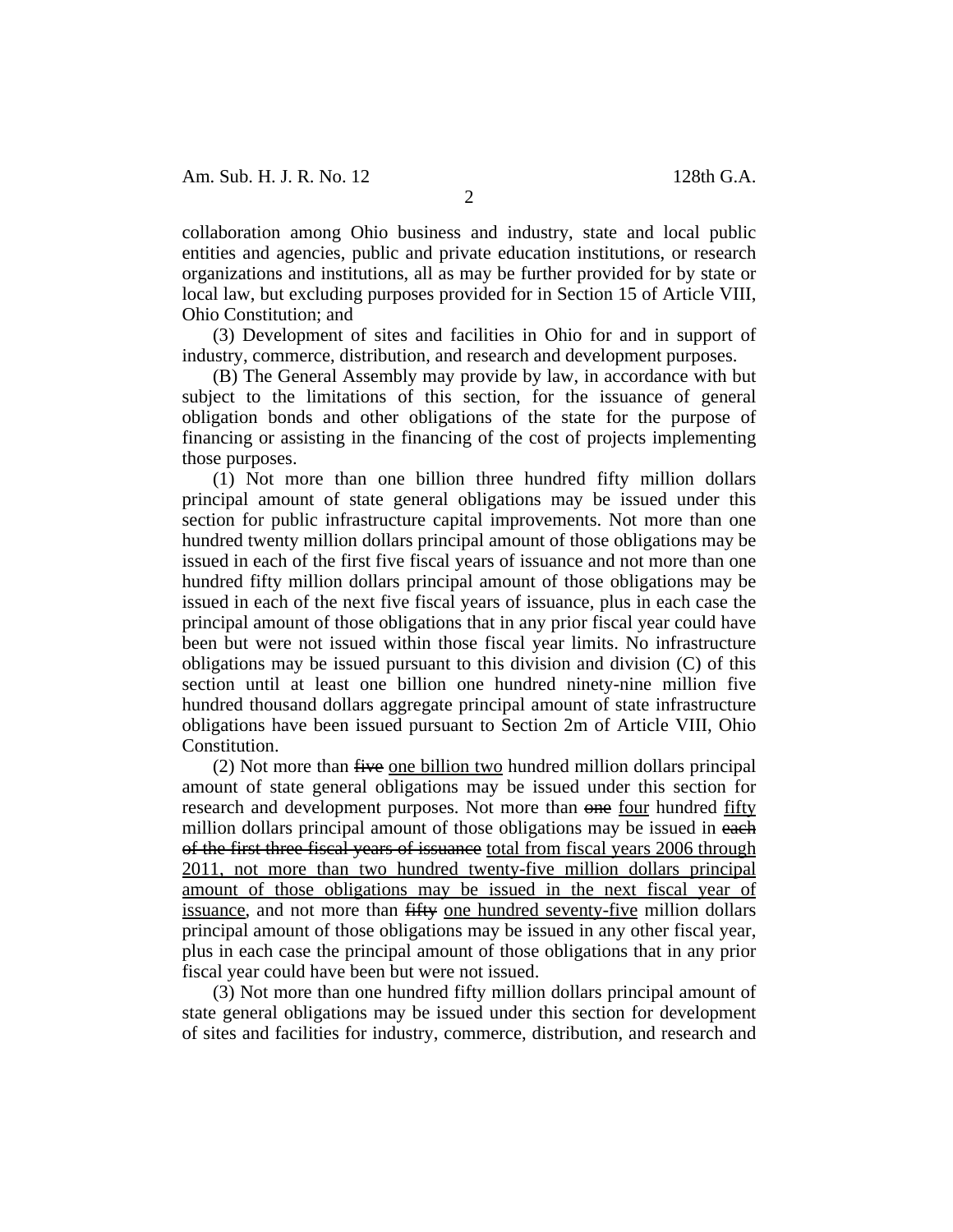development purposes. Not more than thirty million dollars principal amount of those obligations may be issued in each of the first three fiscal years of issuance, and not more than fifteen million dollars principal amount of those obligations may be issued in any other fiscal year, plus in each case the principal amount of those obligations that in any prior fiscal year could have been but were not issued.

(C) Each issue of state general obligations for public infrastructure capital improvements or development of sites and facilities shall mature in not more than thirty years from the date of issuance, and each issue of state general obligations for research and development purposes shall mature in not more than twenty years from the date of issuance; or, if issued to retire or refund other obligations, within that number of years from the date the debt being retired or refunded was originally issued. If state general obligations are issued as notes in anticipation of the issuance of bonds, provision shall be made by law for the establishment and maintenance, during the period in which the notes are outstanding, of a special fund or funds into which shall be paid, from the sources authorized for the payment of such bonds, the amount that would have been sufficient, if bonds maturing during the permitted period of years had been issued without such prior issuance of notes, to pay the principal that would have been payable on such bonds during such period. Such fund or funds shall be used solely for the payment of principal of such notes or bonds in anticipation of which such notes have been issued. Notwithstanding anything to the contrary in Section 2k or 2m of Article VIII, obligations issued under this section or Section 2k or 2m to retire or refund obligations previously issued under this section or Section 2k or 2m shall not be counted against the fiscal year or total issuance limitations provided in this section or Section 2k or 2m, as applicable.

The obligations issued under this division and division (B) of this section are general obligations of the state. The full faith and credit, revenue, and taxing power of the state shall be pledged to the payment of the principal of and premium and interest and other accreted amounts on outstanding obligations as they become due (hereinafter called debt service), and bond retirement fund provisions shall be made for payment of that debt service. Provision shall be made by law for the sufficiency and appropriation, for purposes of paying debt service, of excises, taxes, and revenues so pledged or committed to debt service, and for covenants to continue the levy, collection, and application of sufficient excises, taxes, and revenues to the extent needed for that purpose. Notwithstanding Section 22 of Article II, Ohio Constitution, no further act of appropriation shall be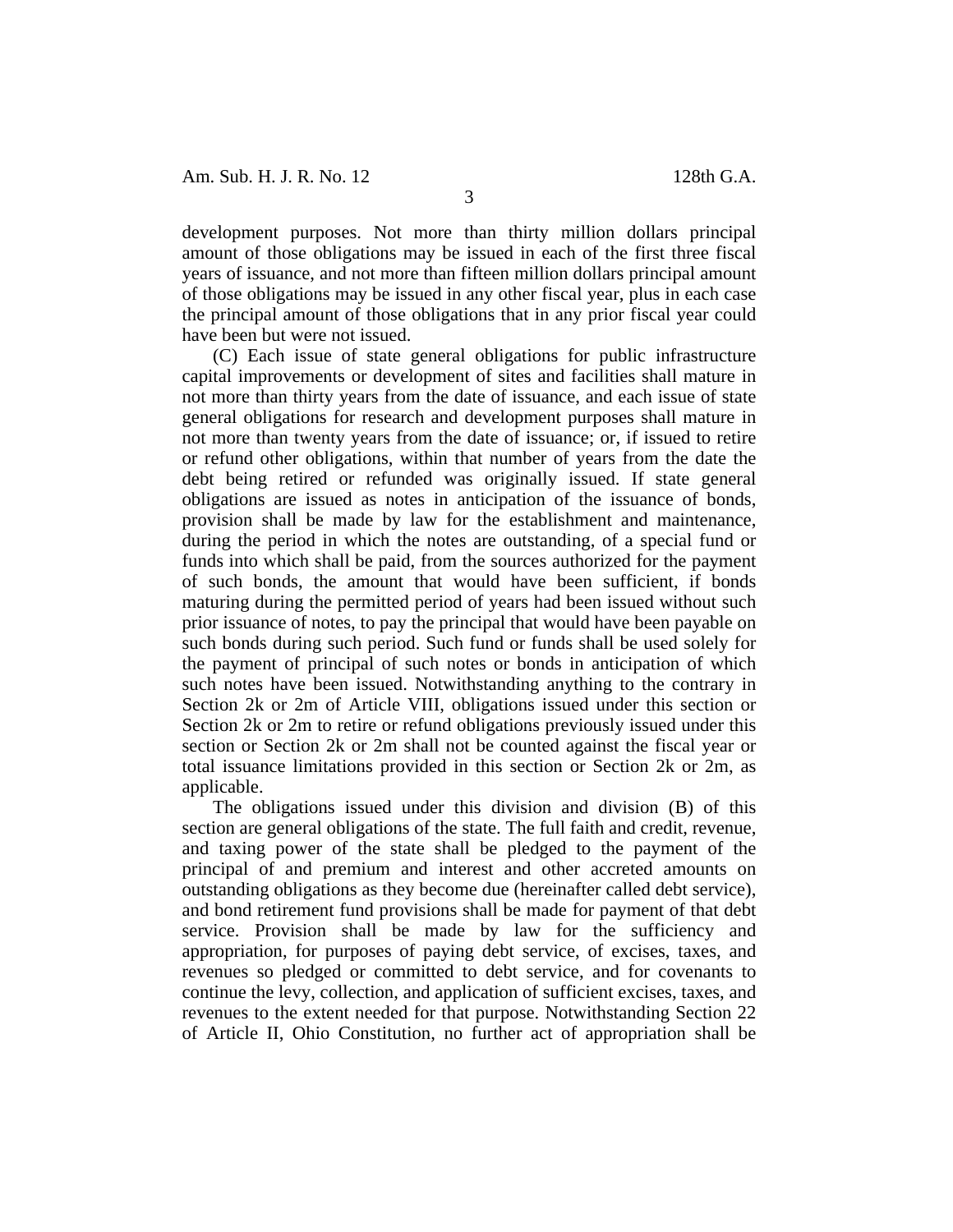necessary for that purpose. The obligations and the provision for the payment of debt service, and repayment by governmental entities of any loans made under this section, are not subject to Sections 5, 6, and 11 of Article XII, Ohio Constitution. Moneys referred to in Section 5a of Article XII, Ohio Constitution may not be pledged or used for the payment of that debt service. Debt service on obligations issued for research and development purposes and for development of sites and facilities shall not be included in the calculation of total debt service for purposes of division (A) of Section 17 of Article VIII, Ohio Constitution.

(D)(1) The state may participate in any public infrastructure capital improvement under this section with municipal corporations, counties, townships, or other governmental entities as designated by law, or any one or more of them. Such participation may be by grants, loans, or contributions to them for any such capital improvements. The entire proceeds of the infrastructure obligations shall be used for public infrastructure capital improvements of municipal corporations, counties, townships, and other governmental entities, except to the extent that the General Assembly provides by law that the state may reasonably be compensated from such moneys for planning, financial management, or administrative services performed in relation to the issuance of infrastructure obligations.

 $(2)(a)$  Implementation of the research and development purposes includes supporting any and all related matters and activities, including: attracting researchers and research teams by endowing research chairs or otherwise; activities to develop and commercialize products and processes; intellectual property matters such as copyrights and patents; property interests, including time sharing arrangements; and financial rights and matters such as royalties, licensing, and other financial gain or sharing resulting from research and development purposes. State and local public moneys, including the proceeds of bonds, notes, and other obligations, may be used to pay costs of or in support of or related to these research and development purposes, including, without limitation, capital formation, direct operating costs, costs of research and facilities, including interests in real property therefor, and support for public and private institutions of higher education, research organizations or institutions, and private sector entities. The exercise of these powers by the state and state agencies, including state-supported and state-assisted institutions of higher education, and local public entities and agencies, may be jointly or in coordination with each other, with researchers or research organizations and institutions, with private institutions of higher education, with individuals, or with private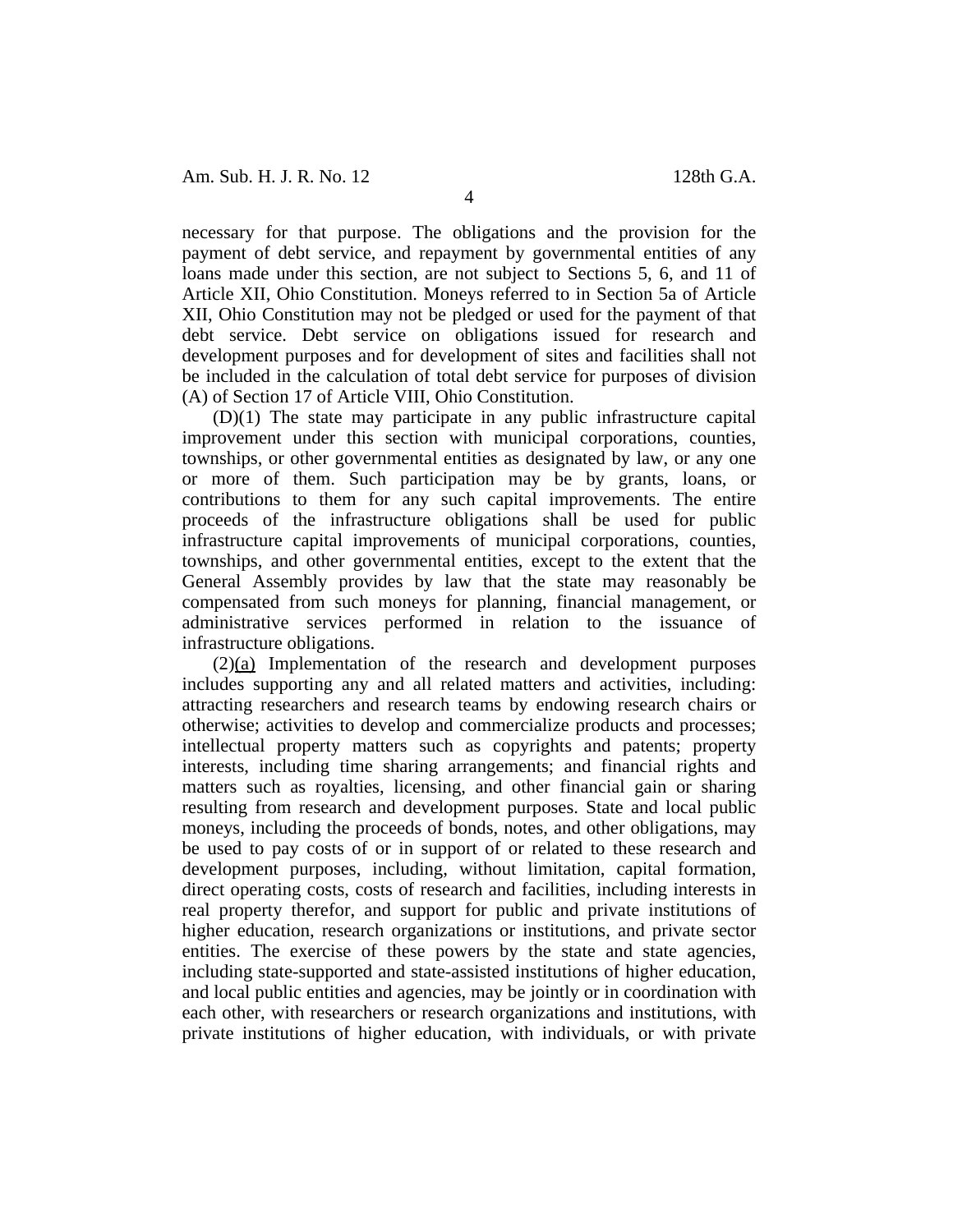sector entities. State and local public participation may be in such manner as the entity or agency determines, including by any one or a combination of grants, loans including loans to lenders or the purchase of loans, subsidies, contributions, advances, or guarantees, or by direct investments of or payment or reimbursement from available moneys, or by providing staffing or other support, including computer or other technology capacity, or equipment or facilities, including interests in real property therefor, and either alone or jointly, in collaborative or cooperative ventures, with other public agencies and private sector entities including not for profit entities. In addition to other state-level monetary participation as referred to in this section or otherwise, state-supported and state-assisted institutions of higher education may, as authorized from time to time by the General Assembly, issue obligations to pay costs of participating in and implementing research and development purposes. In addition to the other obligations authorized in or pursuant to this section, the General Assembly also may authorize the state and state agencies and local public entities and agencies, and corporations not for profit designated by any of them as such agencies or instrumentalities, to issue obligations to borrow and loan or otherwise provide moneys for research and development purposes, including, but not limited to, obligations for which moneys raised by taxation shall not be obligated or pledged for the payment of debt service and which are therefore not subject to Sections 5, 6, and 11 of Article XII, Ohio Constitution.

(b) Implementation of the research and development purposes shall include utilization of independent reviewers to review the merits of proposed research and development projects and to make recommendations concerning which proposed projects should be awarded support from the proceeds of the sale of obligations under this section. Prior to the utilization of an independent reviewer, the state agency proposing to award the support for a project shall provide the name and other descriptive information regarding the independent reviewer to the Governor, the President and Minority Leader of the Senate, and the Speaker and Minority Leader of the House of Representatives. If the recommendations of an independent reviewer with respect to a proposed project are not adopted by the state agency proposing to award the support for the project, the agency shall notify the Governor, the President and Minority Leader of the Senate, and the Speaker and Minority Leader of the House of Representatives of that fact and explain the reasons for not adopting the recommendations.

(c) From the proceeds of the sale of obligations issued under this section, not more than four hundred fifty million dollars may be awarded, promised, or otherwise committed in total for research and development

5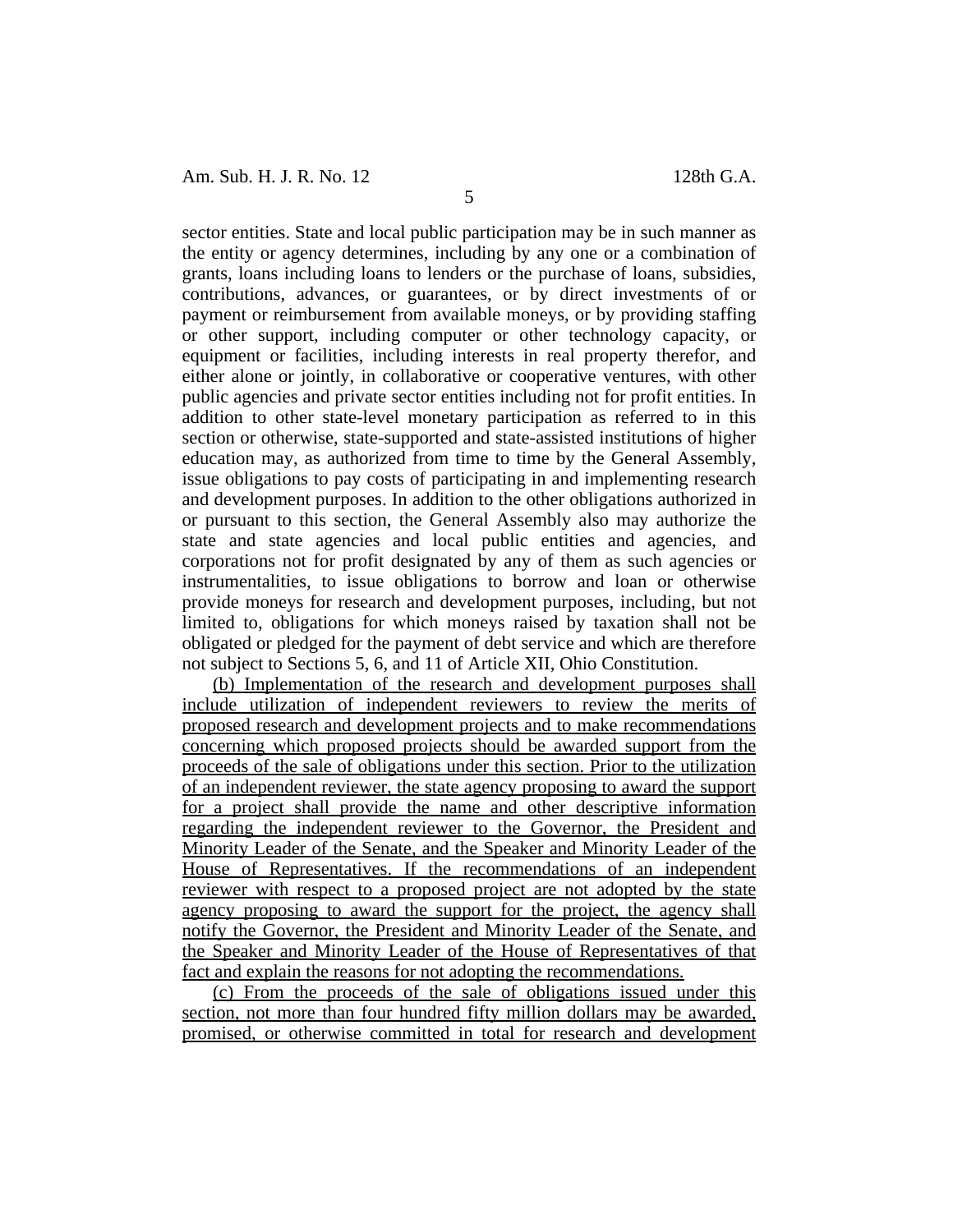purposes from fiscal years 2006 through 2011, not more than two hundred twenty-five million dollars may be awarded, promised, or otherwise committed for research and development purposes in fiscal year 2012, and not more than one hundred seventy-five million dollars may be awarded, promised, or otherwise committed for research and development purposes in any other fiscal year beginning in fiscal year 2013 and thereafter, plus in each case the amount of the proceeds that in any prior fiscal year could have been but were not awarded.

(3) Development of sites and facilities for and in support of industry, commerce, distribution, and research and development purposes includes acquisition of real estate and interests in real estate, site preparation including any necessary remediation and cleanup, constructing and improving facilities, and providing public infrastructure capital improvements and other transportation and communications infrastructure improvements for and in support of the use of those sites and facilities for those purposes. State and local public moneys, including the proceeds of bonds, notes, and other obligations, may be used to pay costs of those purposes. The exercise of these powers by the state and state agencies and local public entities and agencies, may be jointly or in coordination with each other, and with individuals or private sector business entities. State and local public participation may be in such manner as the entity or agency determines, including by any one or a combination of grants, loans including loans to lenders or the purchase of loans, subsidies, contributions, advances, or guarantees, or by direct investments of or payment or reimbursement from available moneys. In addition to other state-level monetary participation as referred to in this section or otherwise, state-supported and state-assisted institutions of higher education, and local public entities and agencies may, as authorized from time to time by the General Assembly, issue obligations to pay costs of participating in and implementing the development of sites and facilities.

(E) Obligations issued under authority of this section for research and development purposes and site and facility development purposes, provisions for the payment of debt service on them, the purposes and uses to which and the manner in which the proceeds of those obligations or moneys from other sources are to or may be applied, and other implementation of those development purposes as referred to in this section, are not subject to Sections 4 and 6 of Article VIII, Ohio Constitution. Obligations issued under authority of this section, the transfer thereof, and the interest, interest equivalent, and other income and accreted amounts therefrom, including any profit made on the sale, exchange, or other disposition thereof, shall at all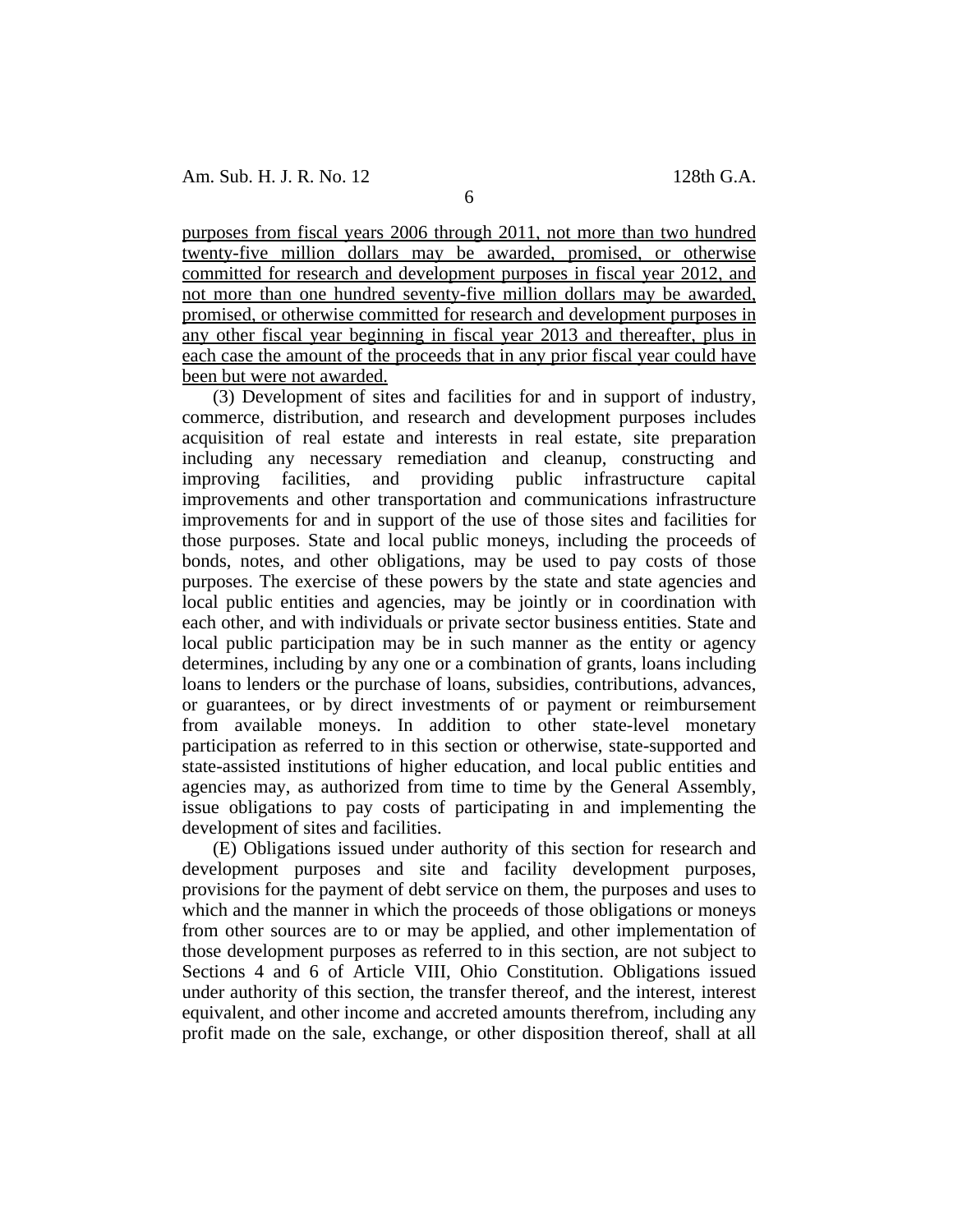Am. Sub. H. J. R. No. 12 128th G.A.

times be free from taxation within the state.

(F) This section shall otherwise be implemented in the manner and to the extent provided by law by the General Assembly, including provision for the procedure for incurring and issuing obligations, separately or in combination with other obligations, and refunding, retiring, and evidencing obligations; provision for ensuring the accountability of all state funding provided for the development purposes referred to in division (A) of this section; provision for restricting or limiting the taking of private property under Section 19 of Article I for disposition to private sector entities for the purposes identified in divisions  $(A)(2)$  and  $(B)$  of this section or restricting the disposition of that property to private sector entities or individuals; and provision for the implementation of the development purposes referred to in division (A) of this section to benefit people and businesses otherwise qualified for receipt of funding for the development purposes referred to in division (A) of this section, including economically disadvantaged businesses and individuals in all areas of this state, including by the use to the extent practicable of Ohio products, materials, services, and labor.

(G) The powers and authority granted or confirmed by and under, and the determinations in, this section are independent of, in addition to, and not in derogation of or a limitation on, powers, authority, determinations, or confirmations under laws or under other provisions of the Ohio Constitution including, without limitation, Section 7 of Article I, Section 5 of Article VI, Sections 2i, 2n, 2o, 13, and 15 of Article VIII, Article X, and Section 3 of Article XVIII, and do not impair any previously adopted provisions of the Ohio Constitution or any law previously enacted by the General Assembly or by a local public agency.

## EFFECTIVE DATE AND REPEAL

If adopted by a majority of the electors voting on this proposal, the proposal shall take effect immediately, and existing Section 2p of Article VIII of the Constitution of the State of Ohio shall be repealed from that effective date.